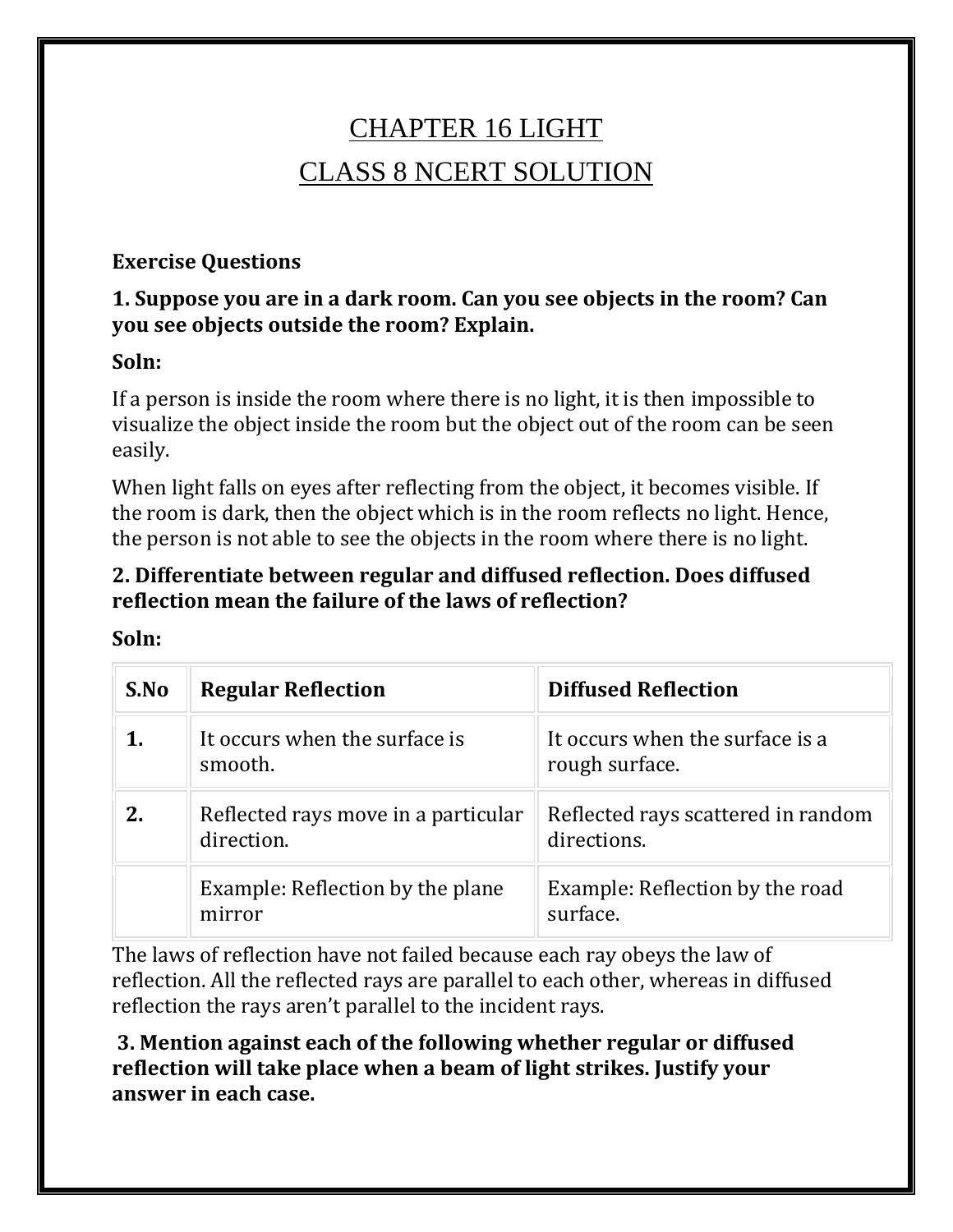**(a) Polished wooden table**

**(b) Chalk powder**

**(c) Cardboard surface**

**(d) Marble floor with water spread over it**

**(e) Mirror**

**(f) Piece of paper**

# **Soln:**

a) The wooden table that has been a polished-Regular reflection

The surface that has been recently polished can be a good example of a smooth surface. The wooden table that has been polished has a surface that is smooth.

b) White Chalk powder that is used in school- Diffused reflection

Chalk powder spread on a surface is an example of an irregular surface. Hence, it is rough. Therefore, the diffused reflection will appear from chalk powder.

c) Cardboard surface- Diffused reflection

The surface of the cardboard is a kind of irregular surface. Hence, the diffused reflection will take place from a cardboard surface.

d) Marble floor – Regular reflection

Marble floor can be a good example of a surface that is regular. Because water makes the ceramic glossy. Thus, the reflections that are regular occurs on this surface.

e) Mirror- Regular reflection

A mirror has a very smooth surface hence it gives a regular reflection.

f) Piece of paper- Diffused reflection

Although a piece of paper may look smooth, it has many irregularities on its surface. Because of this reason, it will give a diffused reflection.

# **4. State the laws of reflection.**

**Soln:**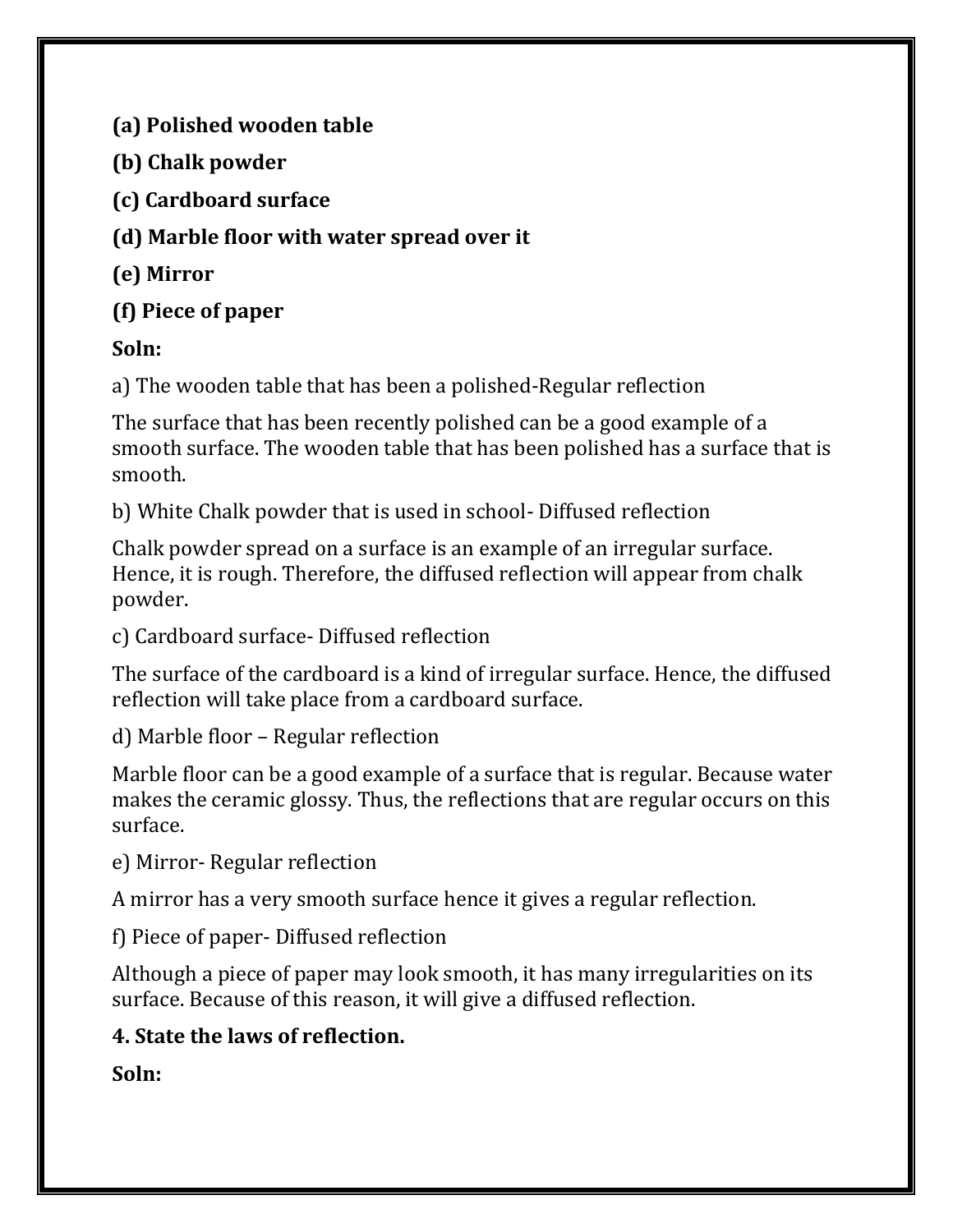The law of reflection states that

a) The angle of reflection and the angle of incidence both are always equal to one another.

b) The reflected ray, the incident ray, and the normal to the reflective surface at the point of incidence all come on the same plane.

### **5. Describe an activity to show that the incident ray, the reflected ray and the normal at the point of incidence lie in the same plane.**

# **Soln:**

On a table, place a plane mirror perpendicular to the plane of the table. Make a small hole in a paper and hold it perpendicular to the plane of the table. Try to do this experiment in a dark room. Take one more piece of paper and place it on the table so that it makes contact with the mirror. Draw a line perpendicular to the mirror on the piece of paper which is on the table. Now beam light rays with the help of a torch through the small hole such that the beam of light hits the normal at the bottom of the mirror. The ray of light will be reflected in the light rays from the hole are incident on the mirror. Looking at the piece of paper on the table, we can easily show that the incident ray, the normal line and the reflected ray at the point of incidence lie in the same plane.

# **6. Fill in the blanks in the following.**

**(a) A person 1 m in front of a plane mirror seems to be \_\_\_\_\_\_\_\_\_\_\_\_\_\_\_ m away from his image.**

**(b) If you touch your \_\_\_\_\_\_\_\_\_\_\_\_ ear with right hand in front of a plane mirror it will be seen in the mirror that your right ear is touched with** 

**(c) The size of the pupil becomes \_\_\_\_\_\_\_\_\_\_\_\_ when you see in dim light.**

**(d) Night birds have \_\_\_\_\_\_\_\_\_\_\_\_ cones than rods in their eyes.**

# **Soln:**

**\_\_\_\_\_\_\_\_\_\_\_\_.**

(a) A person 1 m in front of a plane mirror seems to be **2m** away from his image.

(b) If you touch your **left** ear with right hand in front of a plane mirror it will be seen in the mirror that your right ear is touched with the **left hand.**

(c) The size of the pupil becomes **large** when you see in dim light.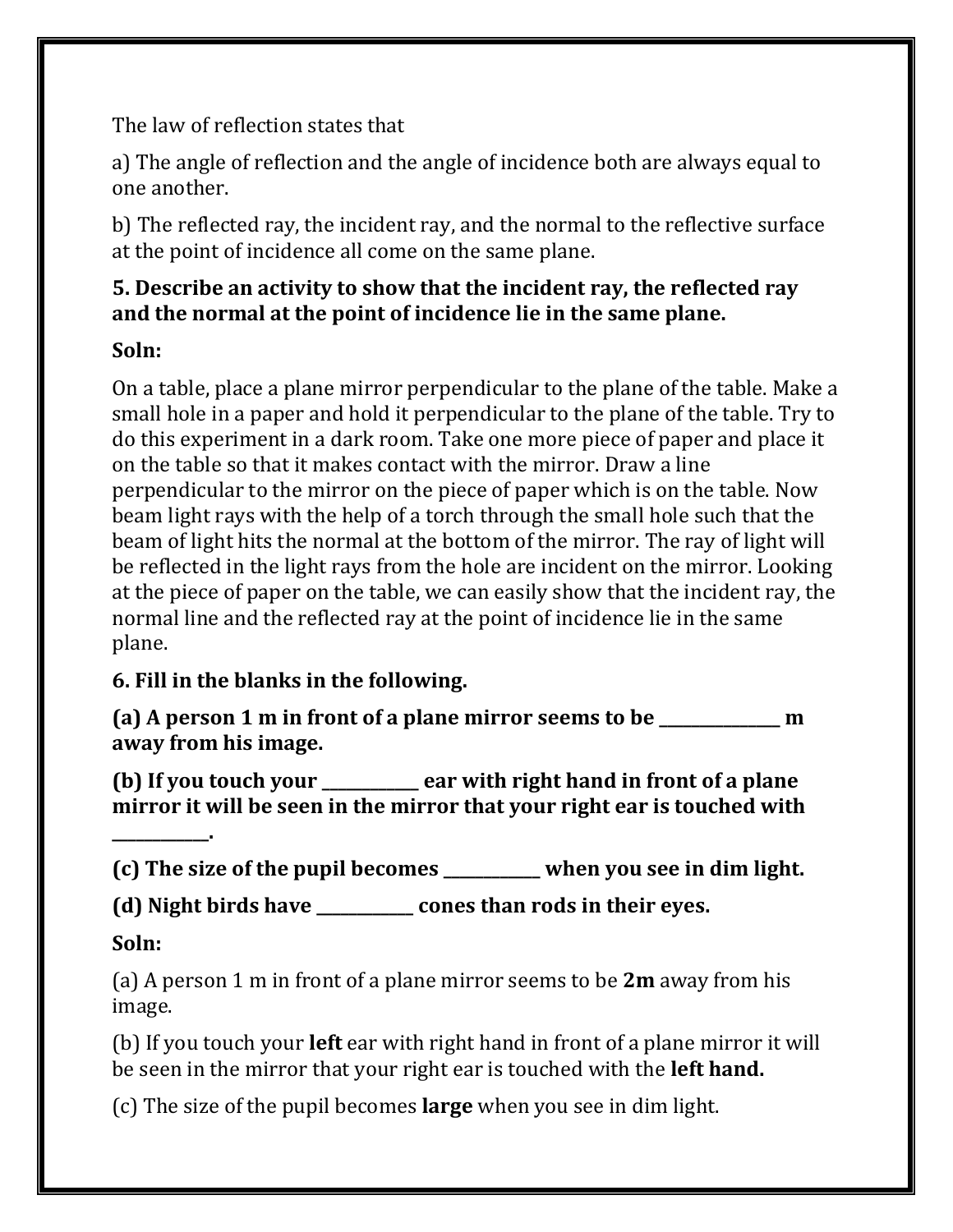(d) Night birds have **fewer** cones than rods in their eyes.

**Choose the correct option in Questions 7 – 8**

**7. The angle of incidence is equal to the angle of reflection.**

**(a) Always**

**(b) Sometimes**

**(c) Under special conditions**

**(d) Never**

**Soln:**

Answer is (a) Always

**8. Image formed by a plane mirror is**

**(a) virtual, behind the mirror and enlarged.**

**(b) virtual, behind the mirror and of the same size as the object.**

**(c) real at the surface of the mirror and enlarged.**

**(d) real, behind the mirror and of the same size as the object.**

**Soln:**

Answer is (b) virtual, behind the mirror and of the same size as the object.

# **9. Describe the construction of a kaleidoscope.**

# **Soln:**

The construction of a kaleidoscope:

Take three rectangular mirror strips of dimensions 15cm x 4cm (l x b) and join them together to form a prism. A prism is fixed into a circular cardboard tube. The circular cardboard tube should be slightly longer than the prism. This circular tube is now closed at one end with a cardboard disc. This disc has a hole through which we can see. At the other end of the circular tube, a plane glass plate is fixed. It is important that this glass plate touches the prism mirrors. On this glass plate, several small and broken pieces of coloured glass are placed. This end is now closed by a round glass plate allowing enough space for the coloured glass pieces to move.

# **10. Draw a labelled sketch of the human eye.**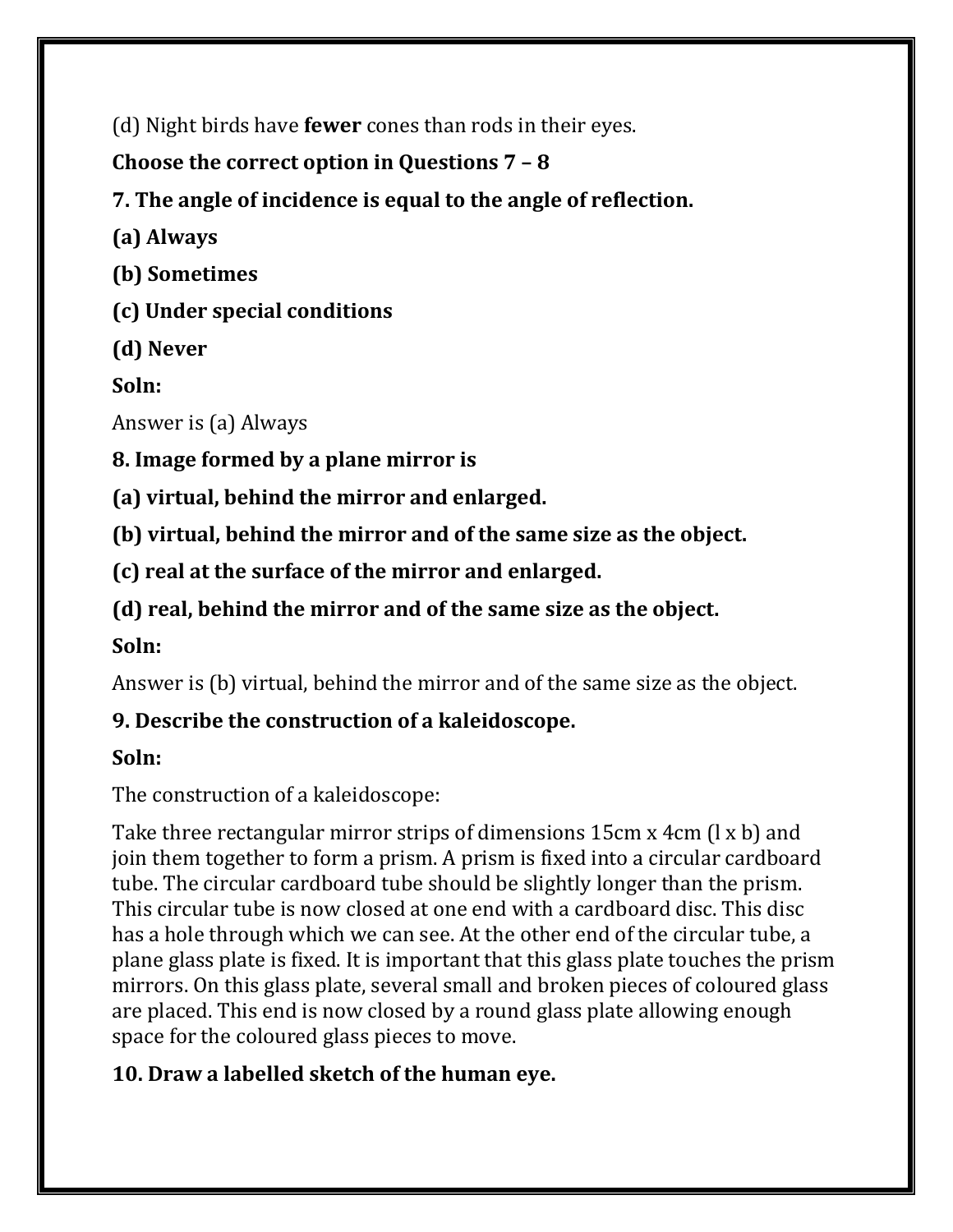

Fig.  $16.14:$  Human eye

#### **11. Gurmit wanted to perform Activity 16.8 using a laser torch. Her teacher advised her not to do so. Can you explain the basis of the teacher's advise?**

### **Soln:**

Her teacher advised her not to do so because of the intensity of the laser light is very high, it is harmful to the human eyes. It can cause damage to the retina and leads to blindness. Hence, it is advisable not to look at a laser beam directly.

# **12. Explain how you can take care of your eyes.**

# **Soln:**

The following points help a person to take care of his eyes:

a) Reading should not be done in bright light as well as in dim light.

b) He should visit an eye specialist on a regular interval of time.

c) If any small insects or dust particles enters his eyes, do not rub them but clean them immediately with cold water.

d) He should avoid direct exposure of sunlight to the eye.

e) While reading, there should be a distance of at least 25 cm between the eyes and the book.

# **13. What is the angle of incidence of a ray if the reflected ray is at an angle of 90° to the incident ray?**

**Soln:**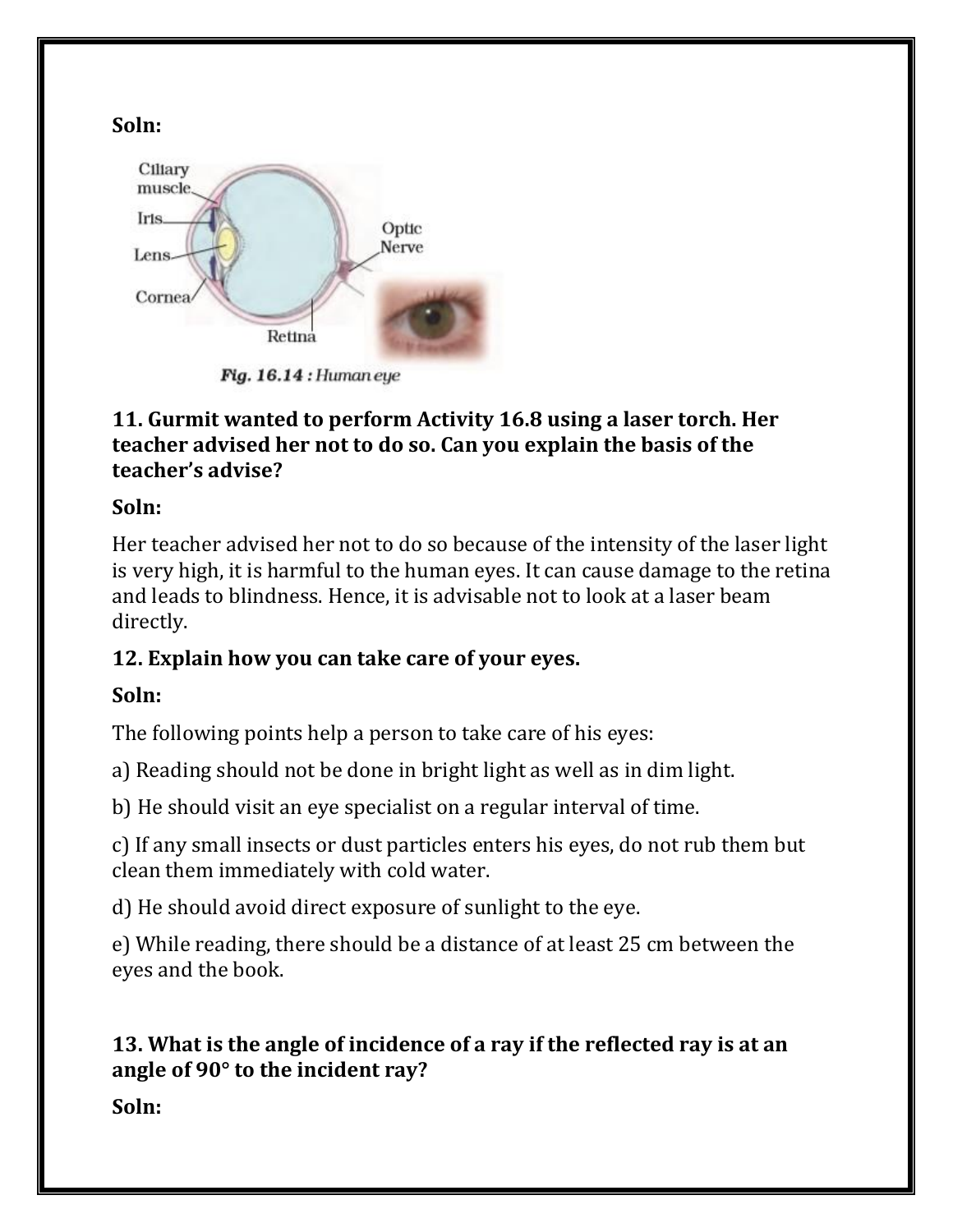If the reflected ray is at the angle of  $90^{\circ}$  to the incident ray, then the angle of incidence is 45o. According to the law of reflection, the angle of incidence and the angle of reflection are equal. Therefore, the angle of incidence and the angle of reflection both are 90/2=45o.

### **14. How many images of a candle will be formed if it is placed between two parallel plane mirrors separated by 40 cm?**

# **Soln:**

If a candle is placed between two parallel plane mirror separated by 40 cm, then the multiple and infinite images will be formed due to the multiple reflections between the mirrors. The infinite numbers of images are formed when two mirrors are placed parallel to each other.

**15. Two mirrors meet at right angles. A ray of light is incident on one at an angle of 30° as shown in Fig. 16.19. Draw the reflected ray from the second mirror.**



### **Soln:**

The first law of reflection is used to obtain the path of reflected light.

It can be observed that the given ray of light will reflect from the second mirror at an angle of 60**°**.

**16. Boojho stands at A just on the side of a plane mirror as shown in Fig. 16.20. Can he see himself in the mirror? Also, can he see the image of objects situated at P, Q and R?**

```
A(Boojho) .P
                      . Q
                                .R
<del>mmmmmmmmr</del>
          Fig. 16.20
```